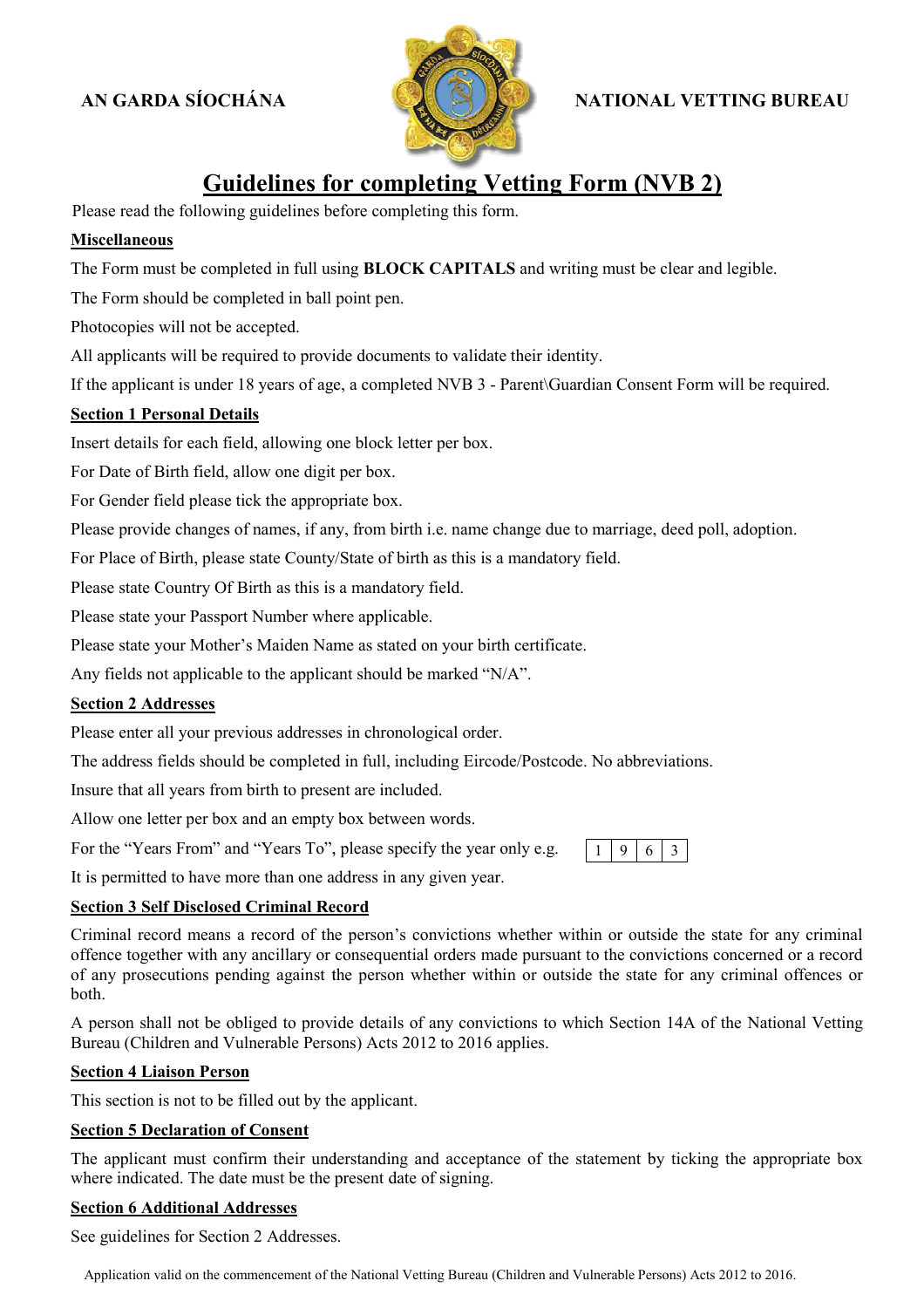# **AN GARDA SÍOCHÁNA**



## **NATIONAL VETTING BUR**

| <b>Organisation Address:</b> |  |
|------------------------------|--|
|------------------------------|--|

| NS                                                                                  | <b>NATIONAL VETTING BUREAU</b><br><b>Your Ref No:</b>               |
|-------------------------------------------------------------------------------------|---------------------------------------------------------------------|
| $\begin{array}{ c c c c c }\n\hline\n0 & 1\n\end{array}$<br>E<br>T<br>$\bf{0}$<br>D | <b>NVB Reference No:</b>                                            |
| or to any Garda Station.<br>vetting disclosure.                                     | dren and Vulnerable Persons) Acts 2012 to 2016, it is an offence to |
|                                                                                     |                                                                     |
|                                                                                     | (to be completed by Applicant)                                      |

#### **Note To Applicant**

- ► Return this form to the above named organisation.
- ► Do not send this form to the National Vetting Bureau or to any Garda Station. he
- ► Under Sec 26(b) of the National Vetting Bureau (Children and Vulnerable Persons) Acts 2012 to 2016, it is an offence to make a false statement for the purpose of obtaining a vetting disclosure.

| AN GARDA SÍOCHÁNA                                                                                                         |                                                                                                                                                                                                                                                                                                                                                                              |       |  |  | <b>Vetting Form NVB 2</b><br><b>NATIONAL VETTING BUREAU</b> |   |   |   |   |   |   |   |          |          |  |                          |  |                     |  |                                |  |  |
|---------------------------------------------------------------------------------------------------------------------------|------------------------------------------------------------------------------------------------------------------------------------------------------------------------------------------------------------------------------------------------------------------------------------------------------------------------------------------------------------------------------|-------|--|--|-------------------------------------------------------------|---|---|---|---|---|---|---|----------|----------|--|--------------------------|--|---------------------|--|--------------------------------|--|--|
| <b>Organisation Address:</b>                                                                                              |                                                                                                                                                                                                                                                                                                                                                                              |       |  |  |                                                             |   |   |   |   |   |   |   |          |          |  |                          |  | <b>Your Ref No:</b> |  |                                |  |  |
| <b>Educate Together</b><br>Block B, 11-12 Hogan Place,                                                                    |                                                                                                                                                                                                                                                                                                                                                                              |       |  |  |                                                             |   |   |   |   |   |   |   |          |          |  |                          |  |                     |  |                                |  |  |
| Dublin 2                                                                                                                  |                                                                                                                                                                                                                                                                                                                                                                              |       |  |  |                                                             |   |   |   |   |   |   |   |          |          |  | <b>NVB Reference No:</b> |  |                     |  |                                |  |  |
|                                                                                                                           |                                                                                                                                                                                                                                                                                                                                                                              |       |  |  |                                                             |   |   |   |   | E | D | Т | $\bf{0}$ | $\bf{0}$ |  |                          |  |                     |  |                                |  |  |
|                                                                                                                           |                                                                                                                                                                                                                                                                                                                                                                              |       |  |  |                                                             |   |   |   |   |   |   |   |          |          |  |                          |  |                     |  |                                |  |  |
| <b>Note To Applicant</b><br>▶<br>▶<br>▶                                                                                   | Return this form to the above named organisation.<br>Do not send this form to the National Vetting Bureau or to any Garda Station.<br>Under Sec 26(b) of the National Vetting Bureau (Children and Vulnerable Persons) Acts 2012 to 2016, it is an offence to<br>make a false statement for the purpose of obtaining a vetting disclosure.<br>(to be completed by Applicant) |       |  |  |                                                             |   |   |   |   |   |   |   |          |          |  |                          |  |                     |  |                                |  |  |
| <b>Section 1 - Personal Information</b>                                                                                   |                                                                                                                                                                                                                                                                                                                                                                              |       |  |  |                                                             |   |   |   |   |   |   |   |          |          |  |                          |  |                     |  |                                |  |  |
| Forename(s):                                                                                                              |                                                                                                                                                                                                                                                                                                                                                                              |       |  |  |                                                             |   |   |   |   |   |   |   |          |          |  |                          |  |                     |  |                                |  |  |
| Middle Name(s):                                                                                                           |                                                                                                                                                                                                                                                                                                                                                                              |       |  |  |                                                             |   |   |   |   |   |   |   |          |          |  |                          |  |                     |  |                                |  |  |
| Surname:                                                                                                                  |                                                                                                                                                                                                                                                                                                                                                                              |       |  |  |                                                             |   |   |   |   |   |   |   |          |          |  |                          |  |                     |  |                                |  |  |
| Gender:                                                                                                                   |                                                                                                                                                                                                                                                                                                                                                                              | Male: |  |  | Female:                                                     |   |   |   |   |   |   |   |          |          |  |                          |  |                     |  |                                |  |  |
| Is your Name at Birth the same as above?<br>Forename(s):                                                                  |                                                                                                                                                                                                                                                                                                                                                                              |       |  |  |                                                             |   |   |   |   |   |   |   |          | Yes:     |  | No:                      |  |                     |  | If No, please provide details: |  |  |
| Middle Name(s):                                                                                                           |                                                                                                                                                                                                                                                                                                                                                                              |       |  |  |                                                             |   |   |   |   |   |   |   |          |          |  |                          |  |                     |  |                                |  |  |
| Surname:                                                                                                                  |                                                                                                                                                                                                                                                                                                                                                                              |       |  |  |                                                             |   |   |   |   |   |   |   |          |          |  |                          |  |                     |  |                                |  |  |
| Date of Birth:                                                                                                            |                                                                                                                                                                                                                                                                                                                                                                              |       |  |  |                                                             |   |   |   |   | Y |   |   |          |          |  |                          |  |                     |  |                                |  |  |
| Place of Birth:                                                                                                           |                                                                                                                                                                                                                                                                                                                                                                              |       |  |  |                                                             |   |   |   |   |   |   |   |          |          |  |                          |  |                     |  |                                |  |  |
| Country Of Birth:                                                                                                         |                                                                                                                                                                                                                                                                                                                                                                              |       |  |  |                                                             |   |   |   |   |   |   |   |          |          |  |                          |  |                     |  |                                |  |  |
| Passport No:                                                                                                              |                                                                                                                                                                                                                                                                                                                                                                              |       |  |  |                                                             |   |   |   |   |   |   |   |          |          |  |                          |  |                     |  |                                |  |  |
| Mother's Maiden Name:                                                                                                     |                                                                                                                                                                                                                                                                                                                                                                              |       |  |  |                                                             |   |   |   |   |   |   |   |          |          |  |                          |  |                     |  |                                |  |  |
| <b>Current Address:</b>                                                                                                   |                                                                                                                                                                                                                                                                                                                                                                              |       |  |  | Year From:                                                  | Y | Y | Y | Y |   |   |   |          | Year To: |  | <b>PRESENT</b>           |  |                     |  |                                |  |  |
| Line 1:                                                                                                                   |                                                                                                                                                                                                                                                                                                                                                                              |       |  |  |                                                             |   |   |   |   |   |   |   |          |          |  |                          |  |                     |  |                                |  |  |
| Line 2:                                                                                                                   |                                                                                                                                                                                                                                                                                                                                                                              |       |  |  |                                                             |   |   |   |   |   |   |   |          |          |  |                          |  |                     |  |                                |  |  |
| Line 3:                                                                                                                   |                                                                                                                                                                                                                                                                                                                                                                              |       |  |  |                                                             |   |   |   |   |   |   |   |          |          |  |                          |  |                     |  |                                |  |  |
| Line 4:                                                                                                                   |                                                                                                                                                                                                                                                                                                                                                                              |       |  |  |                                                             |   |   |   |   |   |   |   |          |          |  |                          |  |                     |  |                                |  |  |
| Line 5:                                                                                                                   |                                                                                                                                                                                                                                                                                                                                                                              |       |  |  |                                                             |   |   |   |   |   |   |   |          |          |  |                          |  |                     |  |                                |  |  |
| Eircode/Postcode:                                                                                                         |                                                                                                                                                                                                                                                                                                                                                                              |       |  |  |                                                             |   |   |   |   |   |   |   |          |          |  |                          |  |                     |  |                                |  |  |
| Also known as:                                                                                                            |                                                                                                                                                                                                                                                                                                                                                                              |       |  |  |                                                             |   |   |   |   |   |   |   |          |          |  |                          |  |                     |  |                                |  |  |
| Name/Alias:                                                                                                               |                                                                                                                                                                                                                                                                                                                                                                              |       |  |  |                                                             |   |   |   |   |   |   |   |          |          |  |                          |  |                     |  |                                |  |  |
|                                                                                                                           |                                                                                                                                                                                                                                                                                                                                                                              |       |  |  |                                                             |   |   |   |   |   |   |   |          |          |  |                          |  |                     |  |                                |  |  |
|                                                                                                                           |                                                                                                                                                                                                                                                                                                                                                                              |       |  |  |                                                             |   |   |   |   |   |   |   |          |          |  |                          |  |                     |  |                                |  |  |
|                                                                                                                           |                                                                                                                                                                                                                                                                                                                                                                              |       |  |  |                                                             |   |   |   |   |   |   |   |          |          |  |                          |  |                     |  |                                |  |  |
| Application valid on the commencement of the National Vetting Bureau (Children and Vulnerable Persons) Acts 2012 to 2016. |                                                                                                                                                                                                                                                                                                                                                                              |       |  |  |                                                             |   |   |   |   |   |   |   |          |          |  |                          |  |                     |  |                                |  |  |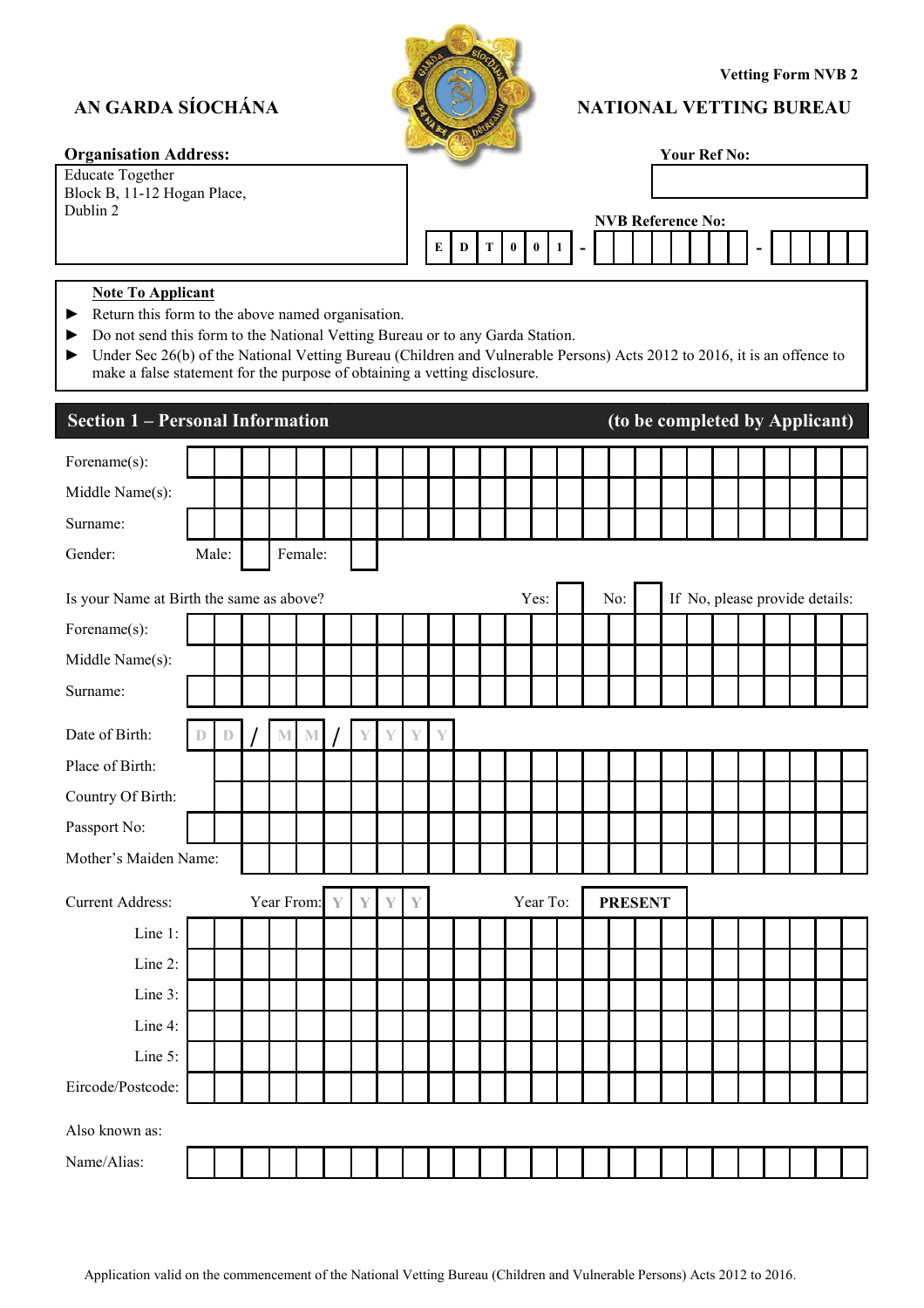| Please enter all your previous addresses in chronological order. Please enter your full postal address. |  |  |  |  |  |  |  |  |  |  |                                          |
|---------------------------------------------------------------------------------------------------------|--|--|--|--|--|--|--|--|--|--|------------------------------------------|
| Line 1:                                                                                                 |  |  |  |  |  |  |  |  |  |  | <b>Year From:</b>                        |
| Line 2:                                                                                                 |  |  |  |  |  |  |  |  |  |  | Y<br>Y<br>Y                              |
| Line 3:                                                                                                 |  |  |  |  |  |  |  |  |  |  | Year To:                                 |
| Line 4:                                                                                                 |  |  |  |  |  |  |  |  |  |  |                                          |
| Line 5:                                                                                                 |  |  |  |  |  |  |  |  |  |  |                                          |
| Eircode/Postcode:                                                                                       |  |  |  |  |  |  |  |  |  |  |                                          |
|                                                                                                         |  |  |  |  |  |  |  |  |  |  |                                          |
| Line 1:                                                                                                 |  |  |  |  |  |  |  |  |  |  | <b>Year From:</b>                        |
| Line 2:                                                                                                 |  |  |  |  |  |  |  |  |  |  | Y                                        |
| Line 3:                                                                                                 |  |  |  |  |  |  |  |  |  |  | Year To:                                 |
| Line 4:                                                                                                 |  |  |  |  |  |  |  |  |  |  | $\mathbb {Y}$<br>Υ<br>Y                  |
| Line 5:                                                                                                 |  |  |  |  |  |  |  |  |  |  |                                          |
| Eircode/Postcode:                                                                                       |  |  |  |  |  |  |  |  |  |  |                                          |
|                                                                                                         |  |  |  |  |  |  |  |  |  |  |                                          |
| Line 1:                                                                                                 |  |  |  |  |  |  |  |  |  |  | <b>Year From:</b>                        |
| Line 2:                                                                                                 |  |  |  |  |  |  |  |  |  |  | Y<br>Y                                   |
| Line 3:                                                                                                 |  |  |  |  |  |  |  |  |  |  | Year To:                                 |
| Line 4:                                                                                                 |  |  |  |  |  |  |  |  |  |  | $\mathbb {Y}$<br>Y                       |
| Line 5:                                                                                                 |  |  |  |  |  |  |  |  |  |  |                                          |
| Eircode/Postcode:                                                                                       |  |  |  |  |  |  |  |  |  |  |                                          |
|                                                                                                         |  |  |  |  |  |  |  |  |  |  |                                          |
| Line 1:                                                                                                 |  |  |  |  |  |  |  |  |  |  | <b>Year From:</b>                        |
| Line 2:                                                                                                 |  |  |  |  |  |  |  |  |  |  | Y<br>Y<br>Y<br>Y                         |
| Line 3:                                                                                                 |  |  |  |  |  |  |  |  |  |  | Year To:                                 |
| Line 4:                                                                                                 |  |  |  |  |  |  |  |  |  |  | $\mathbb {Y}$<br>$\mathbb {Y}$<br>Y<br>Y |
| Line 5:                                                                                                 |  |  |  |  |  |  |  |  |  |  |                                          |
| Eircode/Postcode:                                                                                       |  |  |  |  |  |  |  |  |  |  |                                          |
|                                                                                                         |  |  |  |  |  |  |  |  |  |  |                                          |
| Line 1:                                                                                                 |  |  |  |  |  |  |  |  |  |  | <b>Year From:</b>                        |
| Line 2:                                                                                                 |  |  |  |  |  |  |  |  |  |  | Υ                                        |
| Line 3:                                                                                                 |  |  |  |  |  |  |  |  |  |  | Year To:                                 |
| Line 4:                                                                                                 |  |  |  |  |  |  |  |  |  |  | $\mathbb {Y}$<br>$\mathbb {Y}$<br>Y<br>Y |
| Line 5:                                                                                                 |  |  |  |  |  |  |  |  |  |  |                                          |
| Eircode/Postcode:                                                                                       |  |  |  |  |  |  |  |  |  |  |                                          |

For additional addresses, refer to Section 6. If used, please tick here  $\Box$ 

Application valid on the commencement of the National Vetting Bureau (Children and Vulnerable Persons) Acts 2012 to 2016.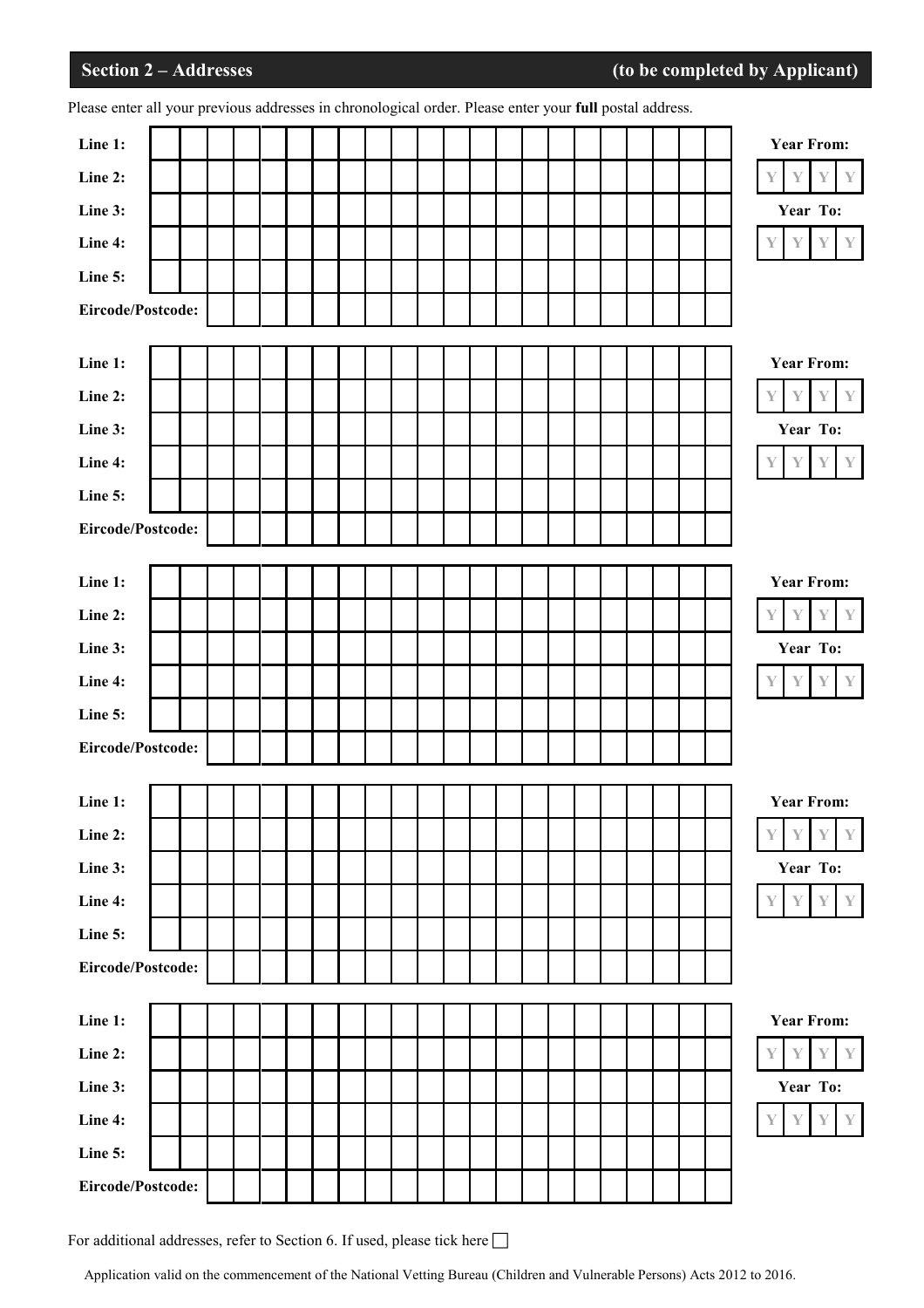# **Section 3 – Self Disclosed Criminal Record (to be completed by Applicant)**

Have you a criminal record in Ireland or elsewhere? Yes  $\Box$  No  $\Box$  (If Yes, please provide details)

| Date | <b>Court Name</b> | <b>Offence Summary</b> | <b>Court Outcome / Cases</b><br><b>Pending / Appeals</b> |
|------|-------------------|------------------------|----------------------------------------------------------|
|      |                   |                        |                                                          |
|      |                   |                        |                                                          |
|      |                   |                        |                                                          |
|      |                   |                        |                                                          |
|      |                   |                        |                                                          |
|      |                   |                        |                                                          |

**Section 4 – Liaison Person (to be completed by Liaison Person)**

# Organisation: **Educate Together**

| <b>Authorised Liaison Person Details:</b>                            |                                                                                                                                                                                            |  |       |  |  |  |  |  |  |  |  |  |  |  |  |  |  |      |  |     |  |  |  |
|----------------------------------------------------------------------|--------------------------------------------------------------------------------------------------------------------------------------------------------------------------------------------|--|-------|--|--|--|--|--|--|--|--|--|--|--|--|--|--|------|--|-----|--|--|--|
| Forename:                                                            |                                                                                                                                                                                            |  |       |  |  |  |  |  |  |  |  |  |  |  |  |  |  |      |  |     |  |  |  |
| Surname:                                                             |                                                                                                                                                                                            |  |       |  |  |  |  |  |  |  |  |  |  |  |  |  |  |      |  |     |  |  |  |
| Liaison Reg No:                                                      |                                                                                                                                                                                            |  |       |  |  |  |  |  |  |  |  |  |  |  |  |  |  |      |  |     |  |  |  |
|                                                                      | The applicant has provided documentation to validate their identity in accordance with the National<br>Vetting Bureau (Children and Vulnerable Persons) Acts 2012 to 2016. Please tick box |  |       |  |  |  |  |  |  |  |  |  |  |  |  |  |  |      |  |     |  |  |  |
| Liaison Person<br>Signature                                          |                                                                                                                                                                                            |  | Date: |  |  |  |  |  |  |  |  |  |  |  |  |  |  |      |  |     |  |  |  |
| Role Being Vetted For:                                               |                                                                                                                                                                                            |  |       |  |  |  |  |  |  |  |  |  |  |  |  |  |  |      |  |     |  |  |  |
|                                                                      |                                                                                                                                                                                            |  |       |  |  |  |  |  |  |  |  |  |  |  |  |  |  |      |  |     |  |  |  |
| Is the application submitted on behalf of an Affiliate Organisation: |                                                                                                                                                                                            |  |       |  |  |  |  |  |  |  |  |  |  |  |  |  |  | Yes: |  | No: |  |  |  |
| If Yes, please state Affiliate Organisation:                         |                                                                                                                                                                                            |  |       |  |  |  |  |  |  |  |  |  |  |  |  |  |  |      |  |     |  |  |  |
|                                                                      |                                                                                                                                                                                            |  |       |  |  |  |  |  |  |  |  |  |  |  |  |  |  |      |  |     |  |  |  |

# **Section 5 – Declaration Of Consent (to be completed by Applicant)**

I consent to the making of this application and to the disclosure of information by the National Vetting Bureau to the Liaison Person pursuant to Section 13(4)(e) National Vetting Bureau (Children and Vulnerable Persons) Acts 2012 to 2016. Please tick box  $\Box$ 

Applicant Signature:

| Date: $\Box$ $\Box$ $\Box$ $\Box$ $\Box$ |  |  |  | $M$ $M$ $I$ $V$ | γ |  |
|------------------------------------------|--|--|--|-----------------|---|--|